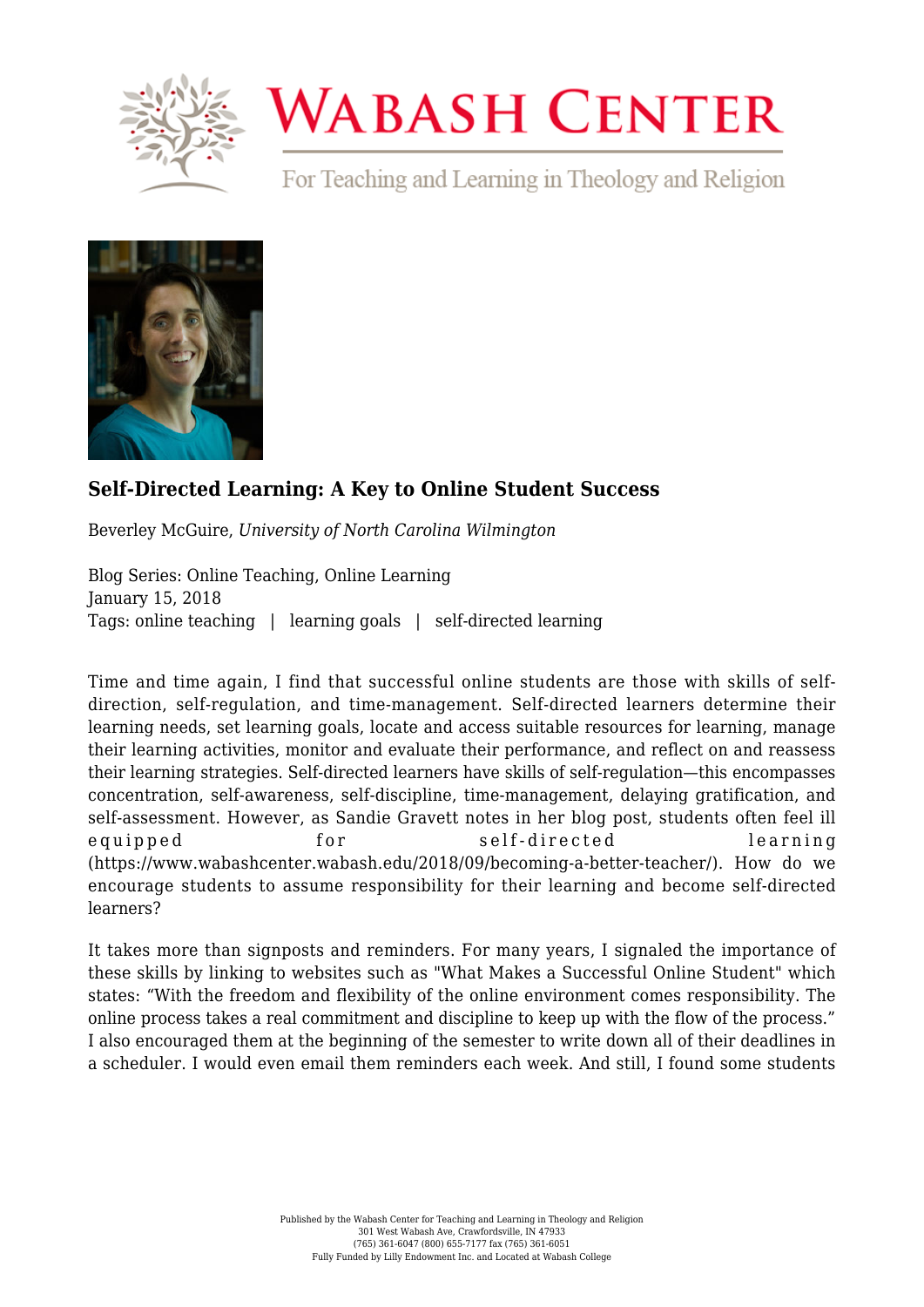fail simply because they fell behind: they prioritized other courses and responsibilities, or they procrastinated and left it until a later time that never came.

Online environments can exacerbate tendencies towards procrastination and distraction. We can find endless rabbit holes online that fuel procrastination and undermine our efforts at selfdiscipline (as Tim Urban humorously depicts in his popular blog post on procrastinators, [https://waitbutwhy.com/2013/10/why-procrastinators-procrastinate.html\).](https://waitbutwhy.com/2013/10/why-procrastinators-procrastinate.html)) We are also prone towards continuous partial attention–the process of paying simultaneous attention to numerous sources of information, but at a superficial level. Unlike multitasking, which is driven by a desire to be productive and efficient, continuous partial attention is motivated by the desire to continuously connect and be connected in an effort not to miss anything. As Linda Stone remarks, "It is an always-on, anywhere, anytime, anyplace behavior, and it involves an artificial sense of constant crisis" ([https://lindastone.net/qa/continuous-partial-attention/\)](https://lindastone.net/2009/11/30/beyond-simple-multi-tasking-continuous-partial-attention/). Our students have a fear of missing out ("FOMO"), and their attention is often interrupted by notifications and alerts on their cell phones.

Although we have no control over our students' behavior and whether they will ultimately succumb to the pull of distraction and procrastination, we can incorporate various activities in our online courses to encourage them to develop skills of self-directed learning. For example, you can facilitate greater self-awareness of their study habits and learning strategies by assigning introspective writing exercises where they answer questions such as: What tasks am I currently procrastinating? Is it because I'm unsure of how to do them, or afraid of doing them poorly? What activities do I gravitate to when I procrastinate? (Nilson 2013, 83)

Here I share a few strategies drawn primarily from Linda Nilson's *Creating Self-Regulated Learners: Strategies to Strengthen Students' Self-Awareness and Learning Skills* (Stylus, 2013). Again, self-regulation refers to a sub-skill of self-directed learning: how students approach learning tasks in our online courses.

You can introduce them to self-regulated learning from the outset by assigning a reading such as Robert Leamnson's (2002) article, "Learning (Your First Job)" available through the University of Georgia Center for Teaching and Learning: [http://www.ctl.uga.edu/uploads/main/mainLearningYourFirstJob.pdf.](http://www.ctl.uga.edu/uploads/main/mainLearningYourFirstJob.pdf) It begins by emphasizing that learning is "not something that just happens to you, it is something that *you do to yourself,*" and then shares strategies for focusing attention, managing one's time, studying, and preparing for exams.

You can encourage students to set goals for their learning by having them write a paper at the beginning of the course entitled "How I Earned an A in This Course" (Zander and Zander 2000). This exercise encourages students to envision concrete and attainable goals for their learning, and it also gives you a sense of their hopes for the course. You can have students revisit them at the end of the semester, reflecting on the extent to which they followed their strategic plan, when, how, and why they might have strayed, and how this impacted their actual performance in the course.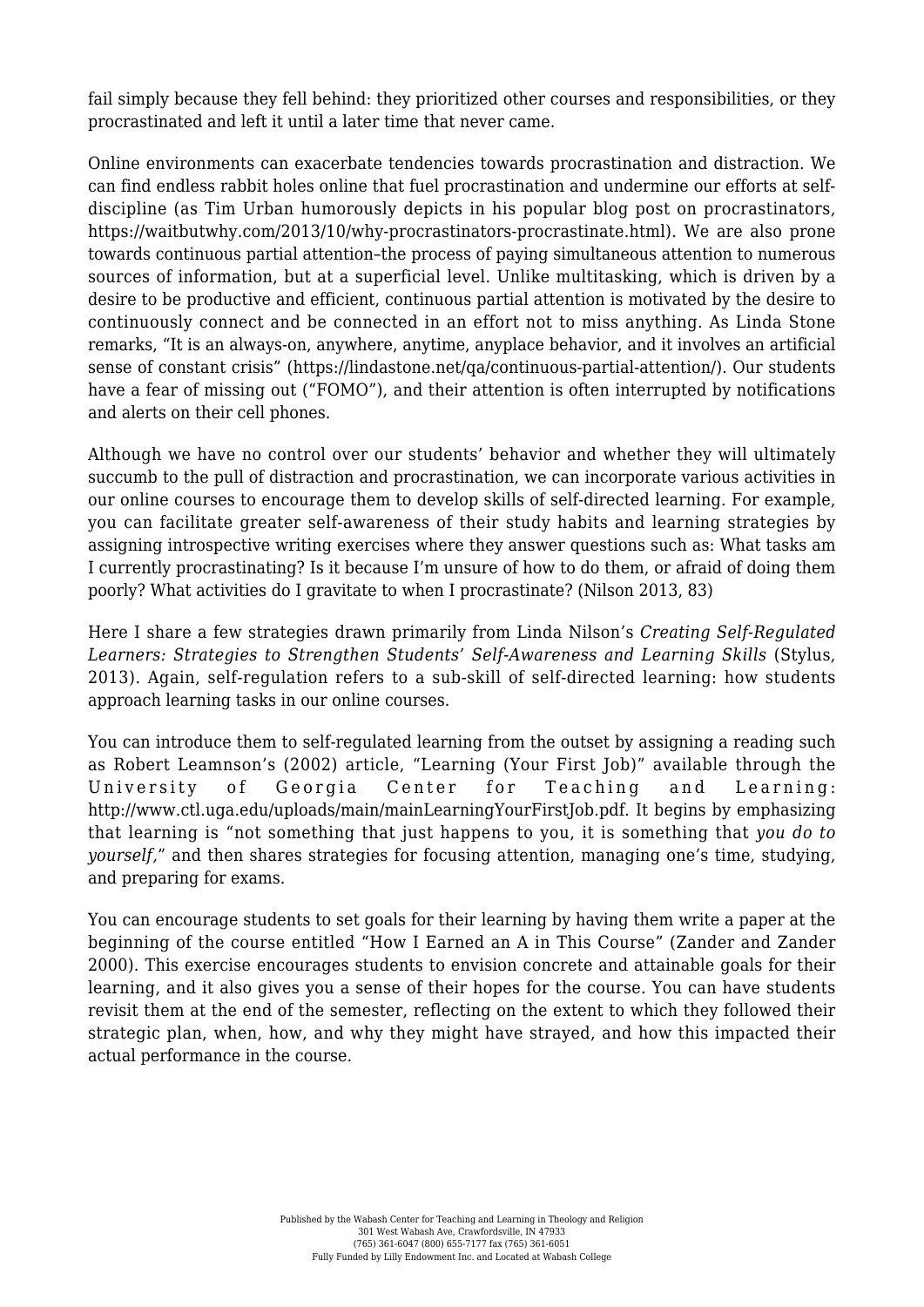You can help them self-test their understanding of the course materials through reflective writing and visual mapping tools. You can do "learning logs" where they identify the main points of each reading, what they found most surprising, what they found most confusing, and why they found it confusing (Bean 2011). Or you could have them write double-column notes on the readings: one column with substantive notes similar to those of "learning logs" but another for their personal reactions (feelings, attitudes, values, beliefs, perspectives, prior knowledge, changes in their way of thinking). (Nilson 2013, 27) You can have them test their understanding through "mind dumps," where they write down all they can remember about the readings, videos or podcasts, or have them create visual study tools that map out, integrate, and structure what they've learned (Nilson 2013, 33).

After you give students feedback on their work, you can have them complete meta-assignments that ask them to explain what they think our feedback means (Nilson 2013, 56), or write a letter to the next class about the paper or project: how to prepare for tackling the assignment, what strategies to take, what missteps to avoid, and the value of the assignment (Nilson 2013, 56).

Finally, you can have students reflect on their learning through course "wrappers": at the beginning of the course, students write what they think the subject matter or discipline is about, how it's done, and why it's important, and then at the end of the course they revisit those questions and compare their answers (Nilson 2013, 87). Another closing activity might be short "Future Uses" papers where they identify the three most important concepts or skills they learned in the course, why they consider them important, and how they might use them in the future (Nilson 2013, 88; Svinicki 2004).

These are just some ways that we might help students develop skills of self-direction, selfregulation, and time-management so that they can be successful in our online courses.

## Works Cited

Bean, John C. 2011. *Engaging ideas: The professor's guide to integrating writing, critical thinking, and active learning in the classroom* (Second Edition). San Francisco: Jossey-Bass.

Nilson, Linda. 2013. *Creating Self-Regulated Learners: Strategies to Strengthen Students' Self-Awareness and Learning Skills.* Sterling, V.A.: Stylus.

Svinicki, Marilla D. 2004. *Learning and motivation in postsecondary classrooms*. San Francisco: Jossey-Bass.

Zander, Rosamund Stone and Benjamin Zander. 2000. *The Art of Possibility*. Boston, MA: Harvard Business School Press.

min Zander. 2000. *The Art of Possibility*. Boston, MA: Harvard Business School Press.

https://www.wabashcenter.wabash.edu/2018/01/self-directed-learning-a-key-to-online-student-s